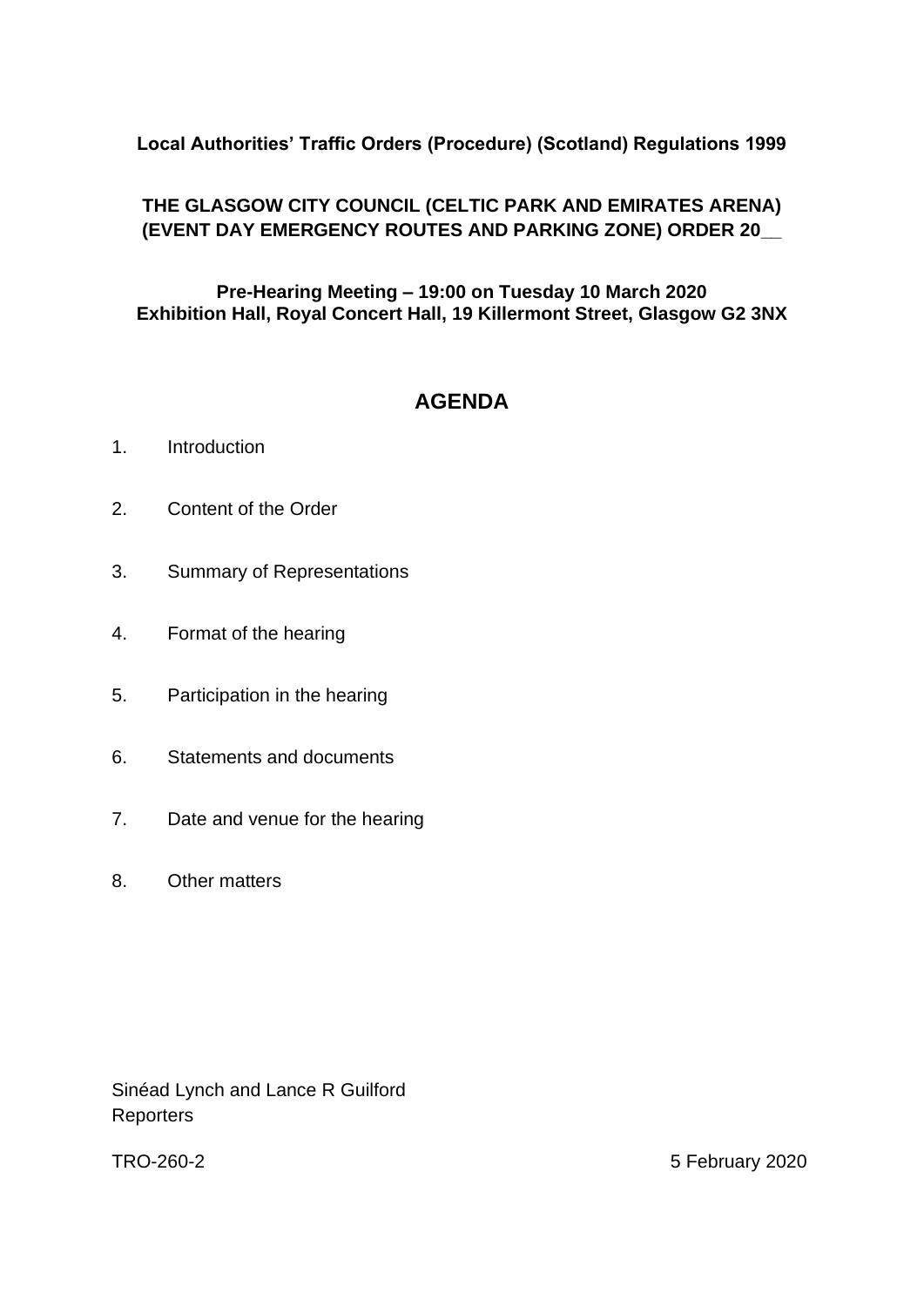### **Explanatory Note**

#### **1 Introduction**

1.1 Reporters from the Scottish Government have been appointed by Glasgow City Council to hold a hearing into the above order and report to the council. The council has agreed that all objections, all letters of support for the order, and evidence from consulted organisations where appropriate, should be considered by the reporters in order to achieve an appropriate balance and obtain the best evidence for examination. When referring to all submissions, they are generically referred to as "representations". It should be noted that the reporters are independent of the council, and that there has been no contact with any official of the council who has been involved in the preparation and promotion of the order. Nor has there been contact with any other party with an interest in the order.

1.2 The reporters' point of contact with the council is a team of programme officers, who have been nominated to assist the reporters with the preparation for and the administration of the hearing. They will provide all the necessary advice to the parties who will be participating in the hearing. The programme officers have not been involved in the preparation and promotion of the order.

1.3 The reporters have held a meeting with the programme officers and a note of the matters agreed at and arising from this meeting sets out the approach agreed. This is available as a document on the council's website (see below).

1.4 The order and the representations made raise complex issues which the reporters have to examine at the hearing, and subsequently in the preparation of their report to the council. The report to the council will provide conclusions on all the matters examined, and set out their recommendations to the council, which may range from making the order as it is proposed in draft form, through making the order but with modifications, to not making the order at all. It should be noted that modifications can only be proposed by the reporters where they would not extend the application of the order or increase the stringency of any prohibition or restriction contained in it.

1.5 The reporters will seek (through the hearing) to obtain the best evidence, in a completely transparent and independent manner, which will enable them to formulate their conclusions and recommendations to the council. However, the reporters will also fully take into account all of the representations which are proceeding by written submission only. It is therefore a choice and not a requirement to participate in the hearing, but everyone who has so indicated, and so wishes, will be heard.

1.6 This pre-hearing meeting is being held to determine the procedures leading up to and at the hearing. There will be no discussion about the merits or otherwise of the order. Agenda items 2, 3 and 4 are essentially to provide information, ensure accuracy and allow questions for clarification. It is important that any questions and answers are briefly addressed, so that the required discussion can take place under items 5, 6 and 7. Item 8 is simply for any matters which have not been addressed in the earlier discussion. Please note that there are only 2.5 hours available for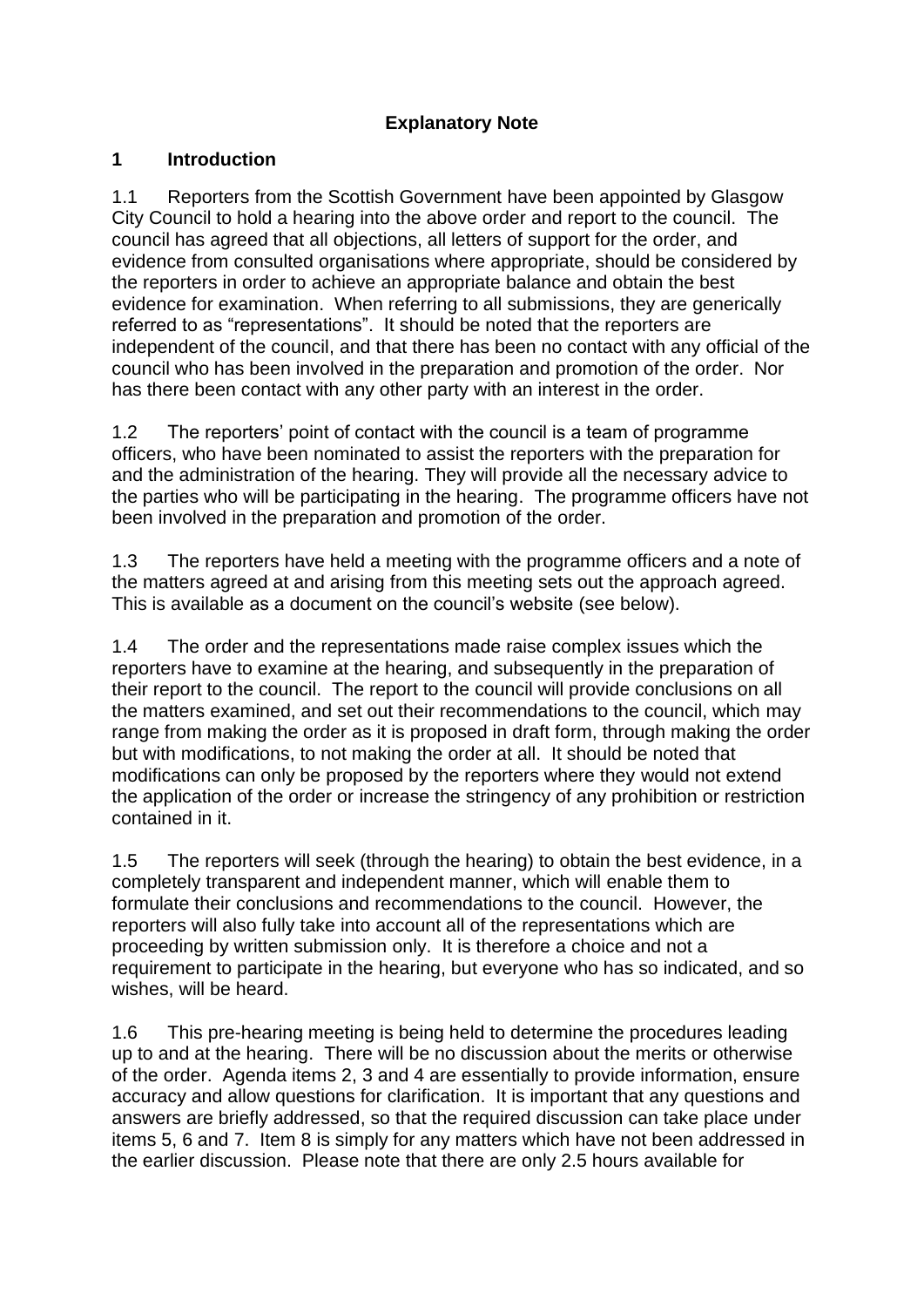discussion at the pre-hearing meeting, and the reporters will have to apportion this time carefully to ensure that everything is properly addressed.

## **2 Content of the Order**

2.1 The order introduces waiting and loading or unloading restrictions and traffic management within schedules as follows:

- 1 No waiting at any time
- 2 No waiting and no loading or unloading at any time
- 3 No waiting during relevant events, except permit holders
- 4 No waiting and no loading or unloading during relevant events
- 5 Disabled vehicle parking places
- 6 Bus parking places during relevant events
- 7 Prohibition of right turn
- 8 Prohibition of left turn

Note: waiting and loading or unloading restrictions allow persons to board or alight from the vehicle or to load or unload their personal luggage. There appear to be no objections to the traffic management restrictions referred to in schedules 7 and 8.

2.2 Plans 1 – 6 and an overview plan show the areas subject to the above restrictions, with a key provided. The maps also show the event day emergency routes and the location of the event day parking zone entry/exit signs.

2.3 All of the above provisions can be viewed on the council's website, where a report can be viewed which provides more information about the above provisions:

<https://www.glasgow.gov.uk/article/20480>

2.4 If you cannot access the website, you may view the documents contained on this website by contacting the programme officer team, the contact details for which are shown on the letter enclosing this agenda.

2.5 The reporters would summarise the key stated aims of the order as being to improve the amenity of residential areas in the vicinity of Celtic Park and the Emirates Arena, and to encourage people to use more sustainable methods of transport by dissuading travel by private car to the stadia.

#### **3 Summary of Representations**

3.1 The total number and a breakdown of the representations, together with an appendix containing the council's responses, is contained within the approval to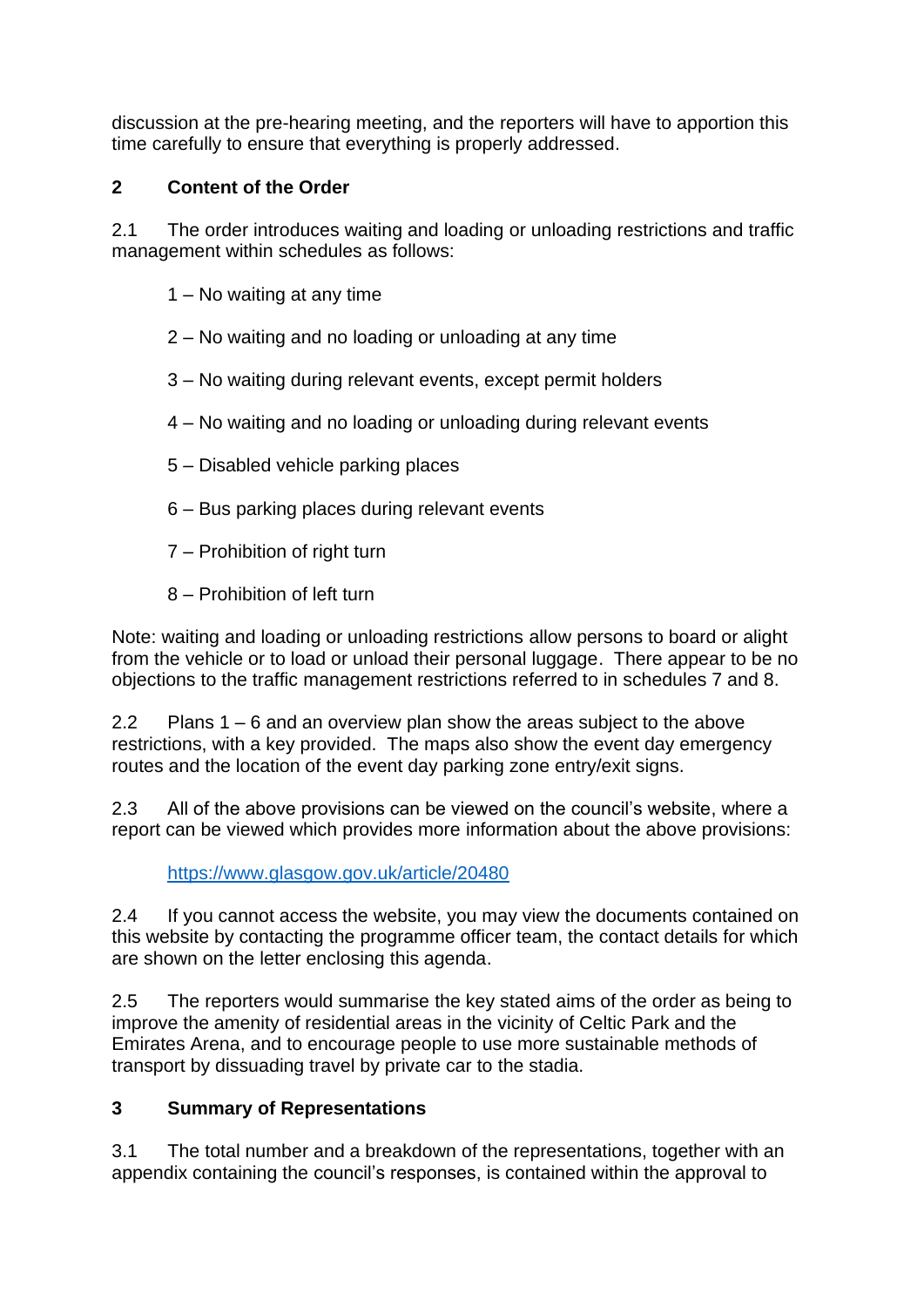pursue the order under the council's Scheme of Delegated Functions, which can be viewed on the council's website referred to above.

3.2 It should be noted that whilst the majority of the representations constitute objections to the order, there is expressed support (to different degrees) for the key aims of the order within some of the objections, but generally not to an extent which justifies the making of the order as proposed. There are also however letters of support for the order, generally from residents of specific areas within the zone. The provisions of all the representations will be examined as appropriate at the hearing.

3.3 The reporters have reviewed all of the representations lodged. The vast majority are objections to the principle of the order (mainly from football supporters but also from residents in the area) which the reporters consider can be broadly broken down into several key issues as follows:

- management of unsafe and inconsiderate parking in residential areas
- provision for disadvantaged groups (women, children, elderly and disabled)
- nature and capacity of existing public transport alternatives to using cars
- difficulty of using public transport from long distances and at specific times
- potential and timescale for improvements to the public transport system
- potential for additional car parking (eg awaiting improved public transport)
- displacement of parking to other residential areas outwith the zone
- health and safety of people on roads, in stations and at bus stops
- economic impact of the proposed order

3.4 There are however also site-specific objections relating to the order as set out in the following paragraphs:

Objections from residents outside the zone with respect to a resulting increase in parking and associated congestion, and risks to road safety, within those areas. In particular there are objections from people residing in the Eastfield Bellway Estate.

Objections to bus parking within the Athlete's Village, citing congestion and road safety concerns, and concerns about anti-social behaviour, which are not managed.

Objections from businesses, religious and community groups (various locations) to the effect of waiting and loading restrictions (and provision for bus parking) on their businesses, staff and customers.

3.5 There are letters of support for the restrictions within the zone, citing existing road safety concerns, current inconsiderate parking and anti-social behaviour. Some indicate that their concerns relate to the current and potential lack of management of these issues.

#### **4 Format of the hearing**

4.1 The hearing will be a structured discussion led by the reporters. The reporters will prepare an agenda which will be circulated shortly before the hearing.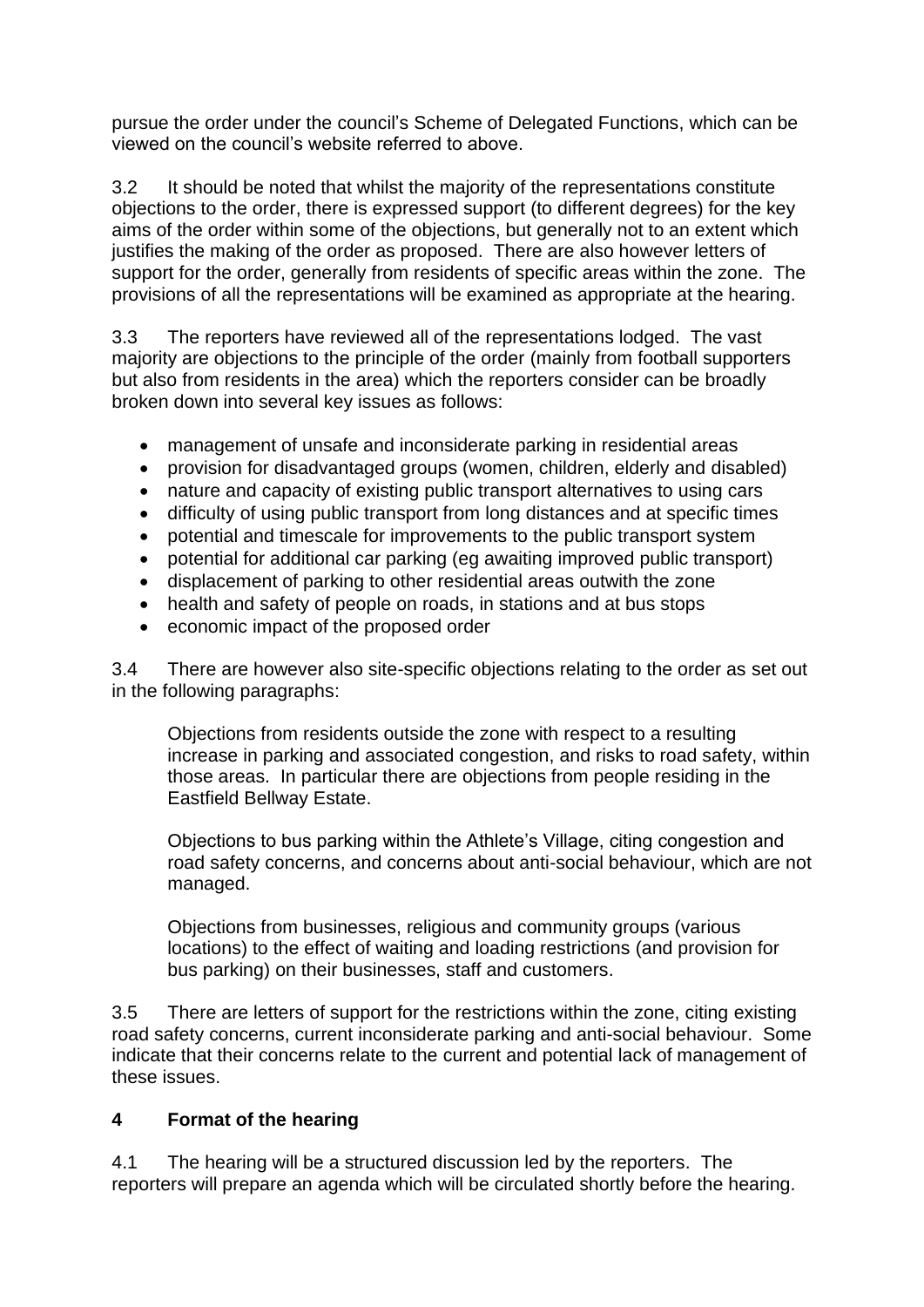There will be an introduction by the reporters, including formal identification of those parties (and their representatives) taking part in the hearing, followed by any required clarification of the details of the order and the associated maps, and the nature of the representations lodged. The reporters will review the case and the main issues.

4.2 A structured discussion will then take place under a series of headings, which will generally be based on the content of section 3 above. However, at the beginning of the agenda, the reporters intend to provide for a strategic discussion on the council's overall policies for the management of parking in the city, as referred to in the committee reports which are on the council's website referred to above, and how the proposed orders fit into the council's overall policy.

4.3 The discussion will be led by the reporters, but there will be an opportunity for those taking part to ask questions of other parties (but only through the reporters – not to cross-examine) and comment on the submissions made. The reporters will normally ask objectors to start the discussion, but this will depend on the nature of the matter being discussed. The reporters are likely to ask extensive questions of participants in order to obtain the best evidence available, but this will be undertaken on an informal basis, and no-one should in any way feel intimidated by this process.

4.4 The code of practice applying to traffic regulation order hearings is on the council's website, and its principles will generally be followed. However, it should be noted that parts of this are out of date, and that this order is exceptionally complex, requiring longer periods for each part of the process than is generally provided for in the code of practice. In any event, the procedure remains subject to the reporters' discretion in all the circumstances that apply to this particular case.

4.5 The reporters will undertake unaccompanied site inspections before the hearing, but the need for further accompanied or unaccompanied site inspections will be discussed and agreed at the end of the hearing.

## **5 Participation in the hearing**

5.1 The reporters will seek to identify those parties (and their representatives) who intend to take part in the hearing. Glasgow City Council and Celtic Football Club are expected to participate in the hearing. In addition, the programme officer team has contacted specific organisations who have responsibility for transport and public order management on event days, because the reporters consider that their evidence will contribute significantly towards enabling the reporters to come to conclusions on the issues raised in the representations. Further information on this will be provided in a schedule on the website (section 6 below).

5.2 The reporters will then seek to identify other parties who wish to participate. Since the reporters have reviewed all of the representations, they will particularly seek the inclusion of those parties who have raised particular matters which the reporters intend to examine further, and have provided detailed written evidence. However, all parties who wish to participate will be able to do so.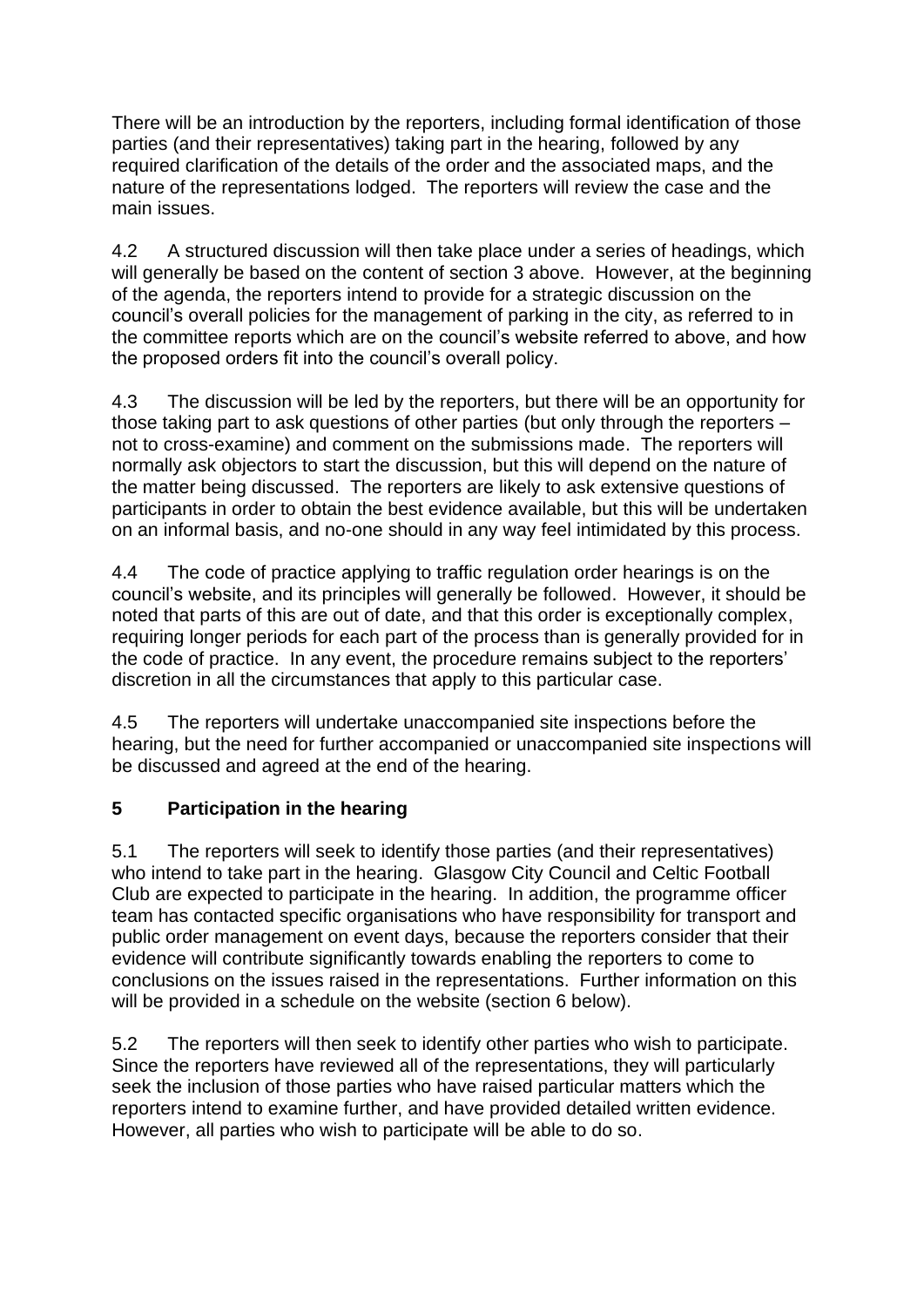5.3 A key process **which the reporters ask all those intending to participate in the hearings to think about before attending the pre-hearing meeting**, is the grouping together of individual objectors with a spokesperson(s) to present evidence to the hearing. The reporters will suggest this at the meeting where appropriate, but if people have thought about this beforehand, it may speed up the process. An example of groupings might be supporters' clubs, community councils or residents' associations, but it may also simply be groups of football supporters or residents who have a common issue upon which they wish to provide evidence at the hearing.

5.4 Whilst everyone who wishes to be heard will be heard, if there is a large number of individuals who wish to be heard, this can become very time consuming, and particular arrangements would need to be put in place for this. It should also be borne in mind that the reporters will seek to avoid repetition, so all parties will need to take this into account. The reporters intend to discuss all of the above arrangements further at the pre-hearing meeting.

## **6 Statements and Documents**

6.1 Approximately 14 days before the pre-hearing meeting, the representations and all the related documents already referred to will be available to view on the council's website. Some of these documents are already available to view. In addition to the representations, and given the large number that has been lodged, a summary and associated schedule will be uploaded to provide further information on the issues raised in the representations, allocate representations into specific categories, and indicate those representations where the author has stated an intention to participate in the hearing.

6.2 This is intended to assist the overall awareness of the key issues and facilitate the ability of parties to group together in terms of section 5 above. In this context, the programme officer team will facilitate the exchange of contact information before the hearing when approached to do so and where all the parties involved agree.

6.3 Statements and documents specifically related to the hearings will be added in due course. These will not be required from all parties, most of whom will be able to rely on their original letter of representation. However, the reporters intend to make provision for additional representations to be submitted by any party by a specific date.

6.4 The reporters will seek statements from Glasgow City Council, Celtic Football Club, and any specific organisation invited to attend by the reporters. Other individual parties, and parties grouping together may also be requested to submit statements, but this will be further discussed at the pre-hearing meeting.

6.5 The reporters will explore the potential for statements on matters to be agreed between the parties, and will encourage joint working to provide survey material and impact assessments which may assist the examination of issues at the hearing.

6.6 The aim will be to circulate statements to the other parties who are submitting statements, place them on deposit, and upload them to the council's website, by a date to be agreed at the pre-hearing meeting. Any related documents should either